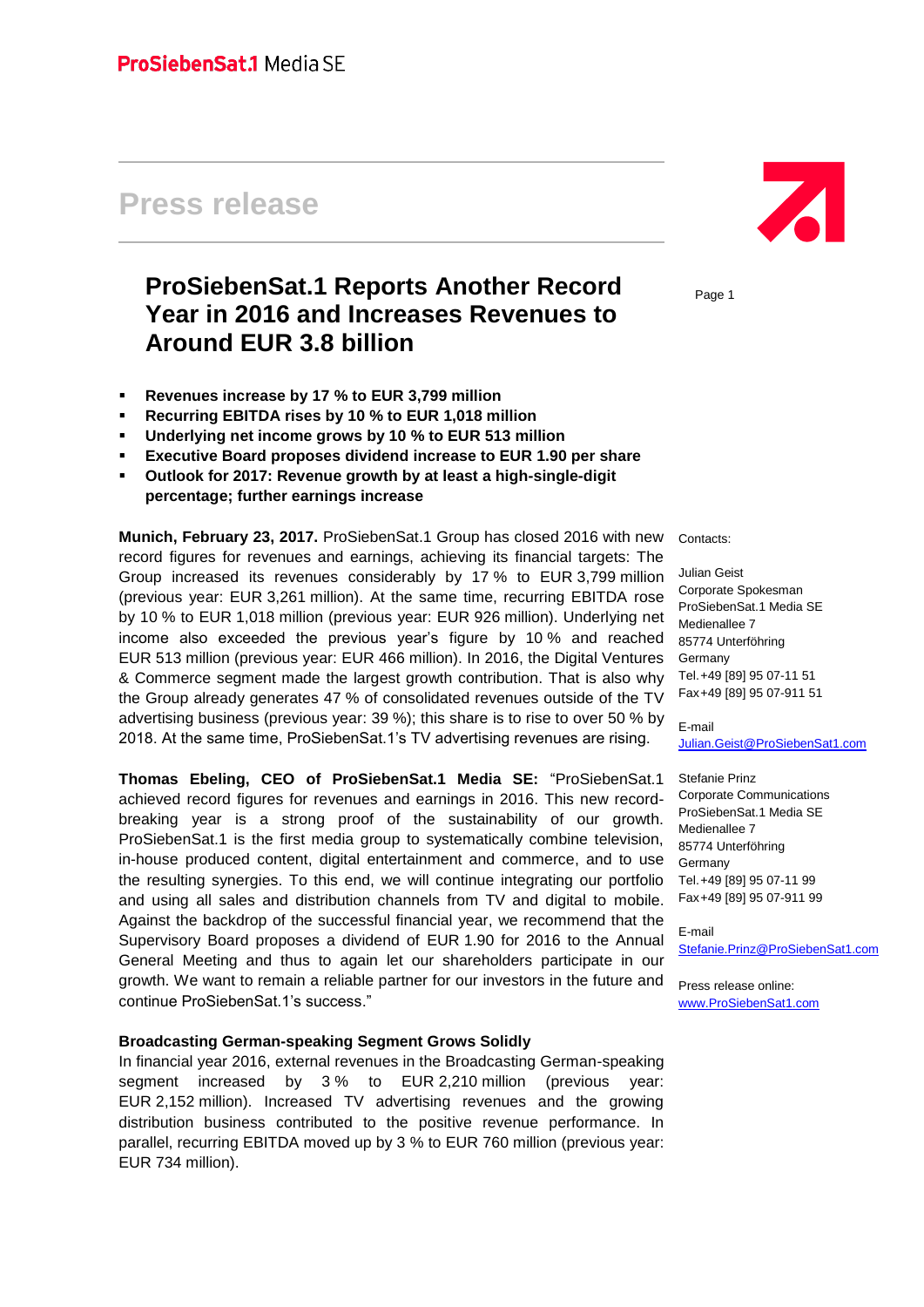

#### **Digital Entertainment Segment is Developing Dynamically in the Core Area of Online Video**

The Digital Entertainment segment increased its external revenues dynamically by 19 % to EUR 442 million (previous year: EUR 371 million). This reflects the high organic growth in the strategically important video business. In contrast, revenues in the Adjacent business decreased. Furthermore, the deconsolidation of the Online Games business at the end of the second quarter of 2016 reduced the revenue dynamics. At EUR 37 million, recurring EBITDA in the Digital Entertainment segment was on a par with the previous year in 2016 due to growth-related higher costs (previous year: EUR 37 million).

#### **Digital Ventures & Commerce Segment is Key Growth Driver**

In financial year 2016, external revenues in the Digital Ventures & Commerce segment increased considerably to EUR 768 million (previous year: EUR 465 million). This is a plus of 65 %. Acquisitions complemented the commerce portfolio, with the online air travel portal etraveli and the price comparison site Verivox making the largest growth contributions in 2016. Recurring EBITDA rose by 33 % to EUR 180 million (previous year: EUR 136 million).

### **Content Production & Global Sales Segment Continues to Grow Strongly in the USA**

In the Content Production & Global Sales segment, external revenues rose by 38 % to EUR 362 million (previous year: EUR 262 million). At the same time, recurring EBITDA grew by 87 % to EUR 47 million (previous year: EUR 25 million). The increase in revenues was based on both acquisitions and organic growth, to which the successful US production business made a particularly high contribution.

#### **ProSiebenSat.1 Confirms Financing and Dividend Policy**

Net financial debt amounted to EUR 1,913 million (previous year: EUR 1,940 million) at the end of the year, so the leverage ratio of 1.9 was within the target range (previous year: 2.1). In November 2016, the Group increased its equity by EUR 515 million (gross) by issuing new shares, giving itself greater financial scope for acquisitions. The Group focuses in particular on companies that complement the portfolio synergistically and considerably benefit from TV advertising. ProSiebenSat.1 also pursues an active portfolio management. In January 2017, the Group already took with TF1 Group (France) and Mediaset (Italy) two partners for the multi-channel network Studio71 on board at a valuation of approximately EUR 400 million. ProSiebenSat.1 is currently examining various strategic options for the commerce vertical Online Travel.

ProSiebenSat.1 Group pursues a sustainable financial policy with a target range of 1.5 to 2.5 for the leverage factor. ProSiebenSat.1 will continue to abide by this in the future. At the same time, the Group is continuing its earnings-oriented dividend policy. The aim is to pay 80 % to 90 % of underlying net income as a dividend. The Executive Board therefore recommends that the Supervisory Board proposes an increase in the dividend to EUR 1.90 per common share for 2016 (previous year: EUR 1.80) to the Annual General Page 2 of 5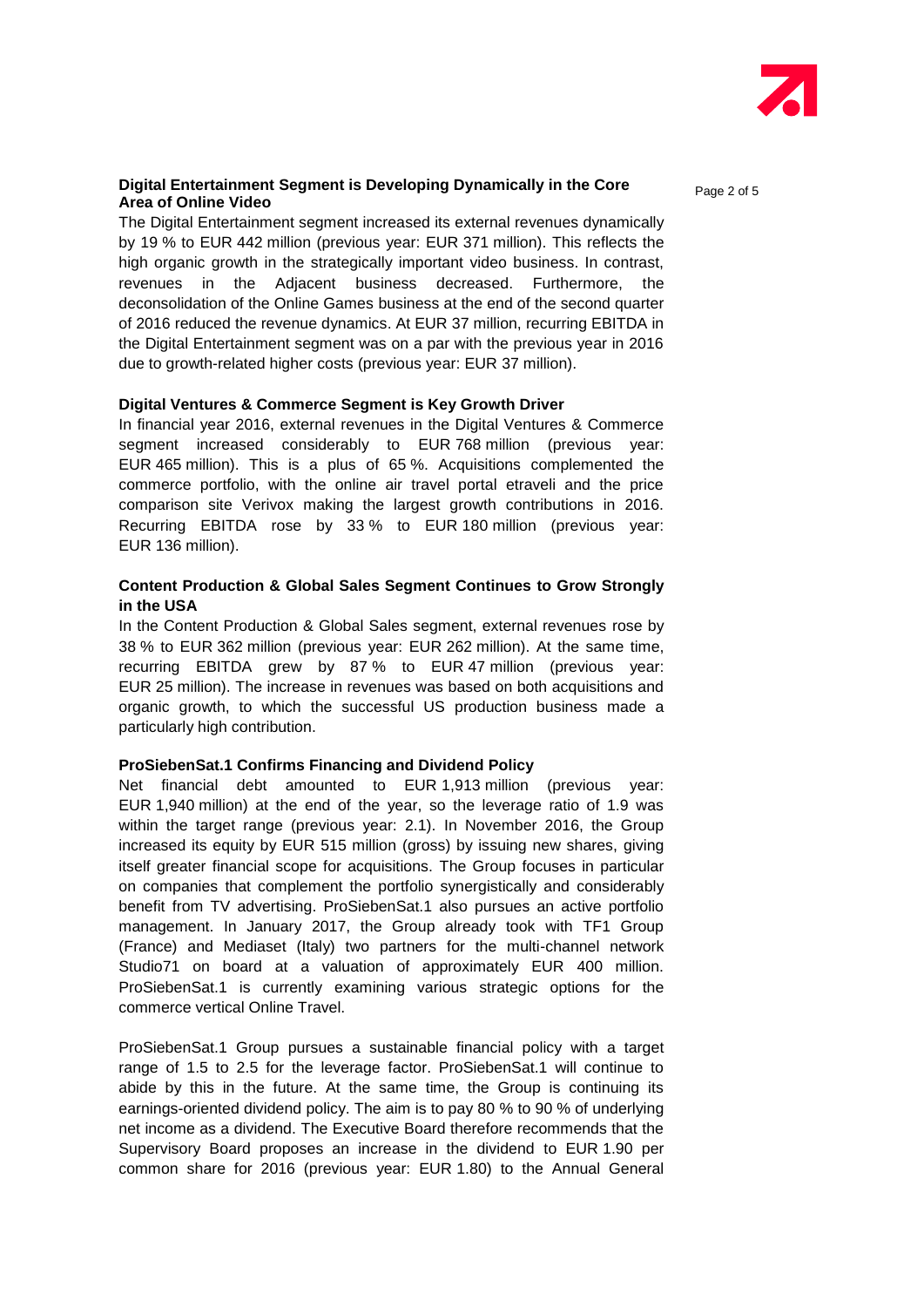

Meeting. This equates to a payout ratio of 84.7 % (previous year: 82.5 %). This entingleriant 5 results in an attractive dividend yield of 5.2 % compared to the closing price of the ProSiebenSat.1 share at the end of 2016.

#### **Positive Outlook for Financial Year 2017**

ProSiebenSat.1 Group, supported by a German domestic economy that continues to be positive, has made a good start to the first quarter of 2017. The Group is confident of continuing to grow substantially in 2017.

Acquisitions have accelerated the revenue dynamic over the past year and will further strengthen the growth. For the whole year, ProSiebenSat.1 is targeting an increase in consolidated revenues by at least a high-single-digit percentage. Against this backdrop, the Company also expects new records with its earnings figures: Adjusted EBITDA (recurring EBITDA) and adjusted net income (underlying net income) are set to exceed the previous year's level again in 2017 (see explanatory notes on reporting principles).

This puts ProSiebenSat.1 Group on track to achieve its mid-term financial targets for 2018, which the Group raised once again in October 2016. ProSiebenSat.1 is aiming for consolidated revenues of EUR 4.5 billion in 2018, of which EUR 1.7 billion shall come from the digital business. Adjusted EBITDA is expected to amount to EUR 1.15 billion in 2018.

#### **Explanatory Notes on Reporting Principles**

With recurring EBITDA and underlying net income, ProSiebenSat.1 Group also uses non-IFRS figures. From the beginning of financial year 2017, ProSiebenSat.1 will publish a full income statement adjusted for certain influencing factors (non-IFRS income statement). In this context, recurring EBITDA and underlying net income will be renamed and referred to as adjusted EBITDA and adjusted net income. This will result in differences in value only in the case of adjusted net income, which can be higher. These changes also take into account the development of reporting practices for non-IFRS figures and more stringent regulatory transparency requirements in this area.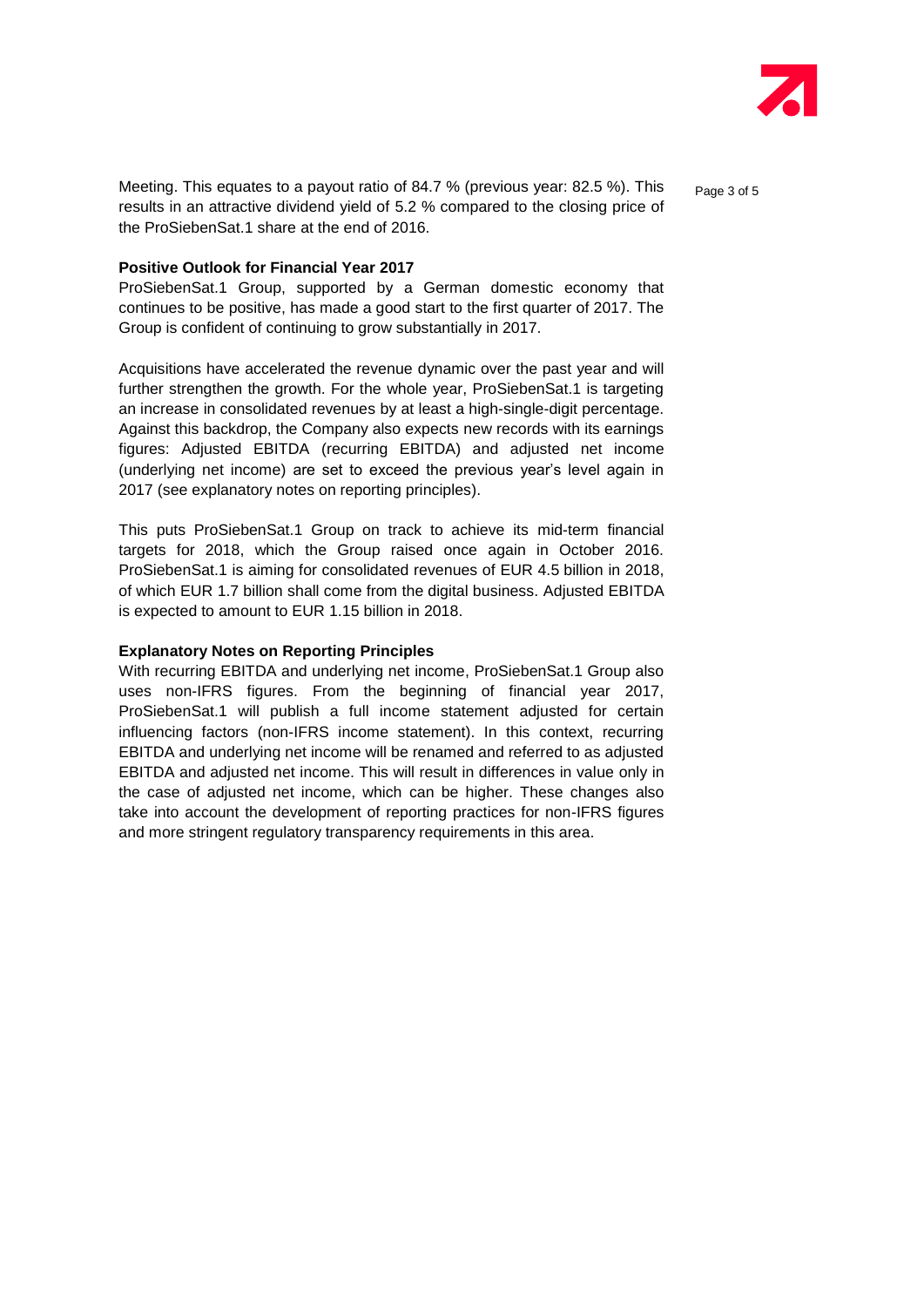

## **ProSiebenSat.1 Group Key Figures ProSiebenSat.1 Group Key Figures Page 4 of 5**

| EUR <sub>m</sub>                                                                           | 2016          | 2015          | Change %               |
|--------------------------------------------------------------------------------------------|---------------|---------------|------------------------|
|                                                                                            |               |               |                        |
| Consolidated revenues                                                                      | 3,799         | 3,261         | $+17%$                 |
| Total costs                                                                                | 3,056         | 2,555         | $+20%$                 |
| Operating costs <sup>(1)</sup>                                                             | 2,804         | 2,355         | +19 %                  |
| Recurring EBITDA <sup>(2)</sup>                                                            | 1,018         | 926           | $+10%$                 |
| Recurring EBITDA margin<br>(in %)                                                          | 26.8          | 28.4          | -1.6 percentage points |
| <b>EBITDA</b>                                                                              | 982           | 881           | $+12%$                 |
| Non-recurring items<br>(reconciling items)                                                 | $-35$         | $-44$         | $-21%$                 |
| <b>EBIT</b>                                                                                | 777           | 730           | $+6%$                  |
| <b>Financial result</b>                                                                    | $-119$        | $-126$        | $-6%$                  |
| Consolidated net profit from<br>continuing operations (after<br>non-controlling interests) | 444           | 391           | $+14%$                 |
| Underlying net income <sup>(3)</sup>                                                       | 513           | $466^{(4)}$   | $+10%$                 |
| Basic earnings per share<br>(underlying) (in EUR) (5)                                      | 2.37          | $2.18^{(4)}$  | +9 %                   |
| Dividend per share                                                                         | $1.90^{(6)}$  | 1.80          | $+6%$                  |
| Free cash flow(7)                                                                          | $-4$          | $-1$          | n/a                    |
| Cash flow from operating<br>activities                                                     | 1,619         | 1,521         | $+6%$                  |
| EUR <sub>m</sub>                                                                           | Dec. 31, 2016 | Dec. 31, 2015 | Change %               |
|                                                                                            |               |               |                        |
| Equity                                                                                     | 1,432         | 943           | $+52%$                 |
| Equity ratio (in percent)                                                                  | 21.7          | 17.8          | +3.9 percentage points |
| Cash and cash equivalents                                                                  | 1,271         | 734           | $+73%$                 |
| Net financial debt                                                                         | 1,913         | 1,940         | $-1%$                  |
| Leverage <sup>(8)</sup>                                                                    | 1.9           | 2.1           | $-10%$                 |